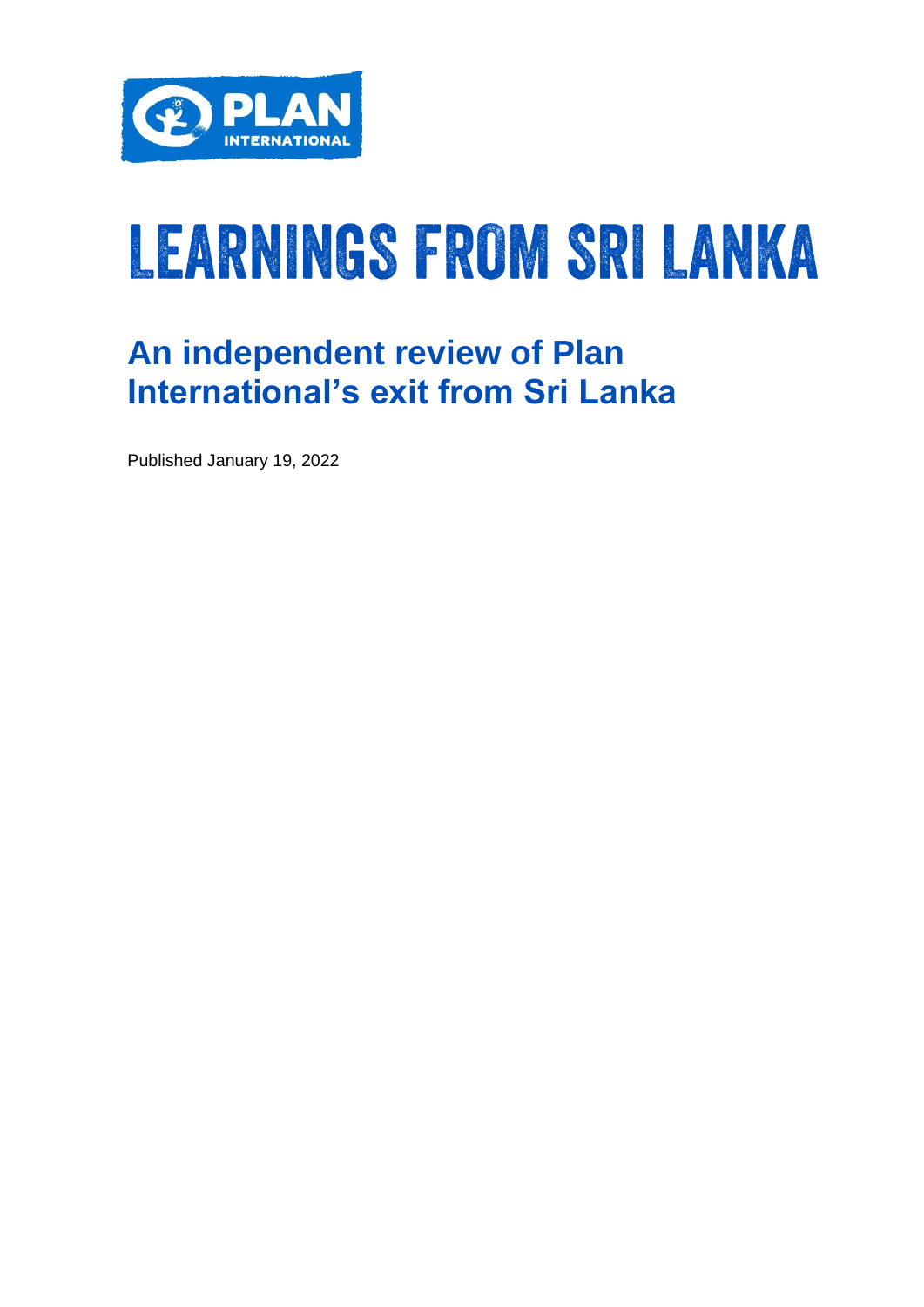In 2019 we made the difficult decision to close the Plan International office in Sri Lanka. In the 80 plus years that Plan International has been working to advance children's rights and equality for girls, it has been extremely rare for us to decide to close one of our country offices.

As an organisation we are truly sorry to the children, families, communities, staff and volunteers affected by our exit. We spent 38 years in Sri Lanka supporting more than 500,000 children with their families and communities, to promote children's rights and equality for girls. Through grants and the generosity of sponsors, we implemented community and school projects that have made long-lasting improvements in early childhood care and development, inclusive quality education, access to clean water and sanitation, healthcare and nutrition, disaster risk reduction, child protection, as well as skills and opportunities for youth entrepreneurship and employment. The work to advance children's rights endures today as government and civil society continue the work and are providing services to children, especially girls. Local NGOs are focused on giving opportunities, such as scholarships and livelihoods, for girls and young women in our former sponsorship areas.

While we believe our decision to stop working in Sri Lanka was the best course of action given our understanding of the circumstances at that time, we continue to reflect and learn, including from sector peers and other experts. We acknowledge that we could have done better for the children and communities we worked with at the end of our time in Sri Lanka.

Following questions raised in media reports over the summer of 2021 and the surfacing of new information about Plan International's departure from Sri Lanka, we commissioned this independent After Action Review ("the review") in August 2021 to better understand where we fell short and how we can do better in future.

In line with our commitment to being transparent and accountable to the children and families we work with, our partners and donors, and to the public, we are sharing this independent review, including our key learnings and the actions we are taking to implement the review's recommendations.

#### **Purpose of sharing the review**

The independent After Action Review was conducted by Wolfgang Jamann, Executive Director of the International Civil Society Centre, and Neelima Khetan, Partner with Nous Consultants, based on their research and interviews conducted in August and September 2021.

We are grateful to all those who contributed to this review. It has enabled us to further reflect on the impact of our exit on children and communities in Sri Lanka and examine the adequacy of the changes that were implemented as a result of the first internal review. Nearly two years after taking the difficult decision to leave Sri Lanka, it is a good moment for Plan International to reflect further on shortcomings, improvements already made and areas yet to be addressed.

Some redactions have been made to protect the identity of participants, and to avoid assertions that it has not been possible to objectively verify being taken as fact.

#### **Key learnings**

We are committed to learn from this chapter in our history so that we can best support the children and young people we work with globally.

The review found that before, during and after Plan International's exit from Sri Lanka, there were weaknesses in six key areas:

- There was a lack of oversight and poor internal systems within Plan International Sri Lanka operations.
- The organisational culture in Plan International Sri Lanka sometimes led to a lack of accountability, performance management and clear and transparent communications.
- The use of non-local leadership in Sri Lanka and how this may have impacted the understanding of the local socio-economic context.
- Inadequate preparation for the exit from Sri Lanka. Although no formal breach of governance protocols was found, occasions were missed to better prepare for exit, including by involving governing bodies.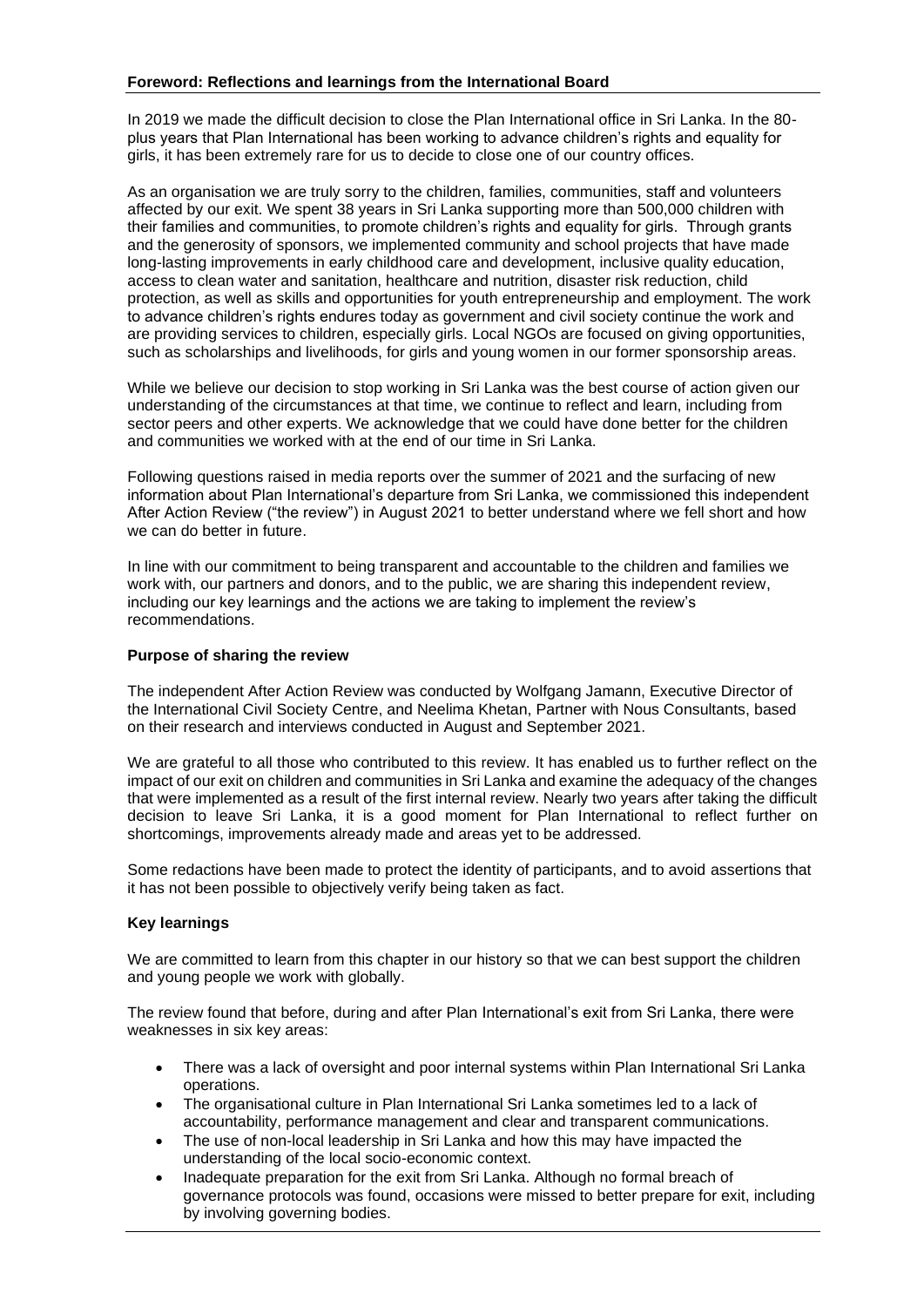- How the exit was communicated to children, communities and other stakeholders.
- With hindsight, a lack of clear evidence to suggest security concerns in Sri Lanka were severe enough to justify the speed of closure.

#### **Recommendations and actions being taken by Plan International**

The recommendations made by the review focus on four key areas set out below. While it is important to state that the review covers a very specific period of time and is limited to our operations in Sri Lanka, Plan International will use these recommendations to inform and continue to improve the way we operate globally. The following actions are already underway.

#### **1. Institution building and standardised structures**

ACTION WE ARE TAKING: We are already undertaking more regular risk analysis and strengthened financial and administrative oversight. Since our exit from Sri Lanka, we have agreed a revised Financial Authorities Policy and Scheme of Delegation and more transparent reporting procedures and performance reviews.

In addition to quarterly performance reviews, we have introduced monthly dashboard reporting to more easily ensure funds are being used efficiently and effectively.

#### **2. People**

ACTION WE ARE TAKING: Whilst over 98% of our staff and 38% of our country directors work in their home country, we are focused on continuing to develop more staff in every country to become leaders while making sure we always assess the local context and recruit the best person for the role.

We have recently launched a comprehensive People and Culture Strategy to strengthen all our people processes. This includes building deeper and more diverse talent pools across all areas of Equality, Diversity and Inclusion, and enhancing our Employee Relations service.

#### **3. Purpose and impact**

ACTION WE ARE TAKING: Striving for lasting impact is one of our core values. The end-to-end annual portfolio review process to analyse potential country entry or exits is being reviewed. This means that in the rare event that Plan International decides to leave a country, a phase-out would begin two years in advance and would be accompanied by clear expectations and communications to all stakeholders.

In other very rare instances, the politically unsettled nature of some of the countries where we work means that at times a rapid withdrawal may still be necessary in the interests of safety or where the licences of INGOs to operate are terminated. We now ensure we are always well prepared in advance for that emergency, and wherever possible we will involve children, communities, staff and partners in the emergency preparedness to empower them once we have left. We have already been implementing such preparedness in some countries.

#### **4. Values and culture**

ACTION WE ARE TAKING: We have strengthened organisational and personal accountability for all Plan International staff with the introduction of a more rigorous performance management framework that will enable issues to be identified and resolved more quickly and for best practices to be shared more openly across the organisation.

We are also improving the definition of roles and responsibilities to streamline operations and strengthen capabilities. We understand the need to be a fully trusted organisation and are committed to improving how information is shared with all our stakeholders, with a focus on open, detailed and transparent communications.

As a learning organisation we will continue to reflect and learn to continually improve.

#### **Our mission to ensure a sustainable and lasting impact**

Plan International's programmes are designed to make a lasting change which advances children's rights and equality for girls whilst avoiding a model of dependency on aid. While we believe our decision to stop working in Sri Lanka was the best course of action given our understanding of the circumstances at the time, we deeply regret any pain or difficulty that may have occurred for those impacted by our departure.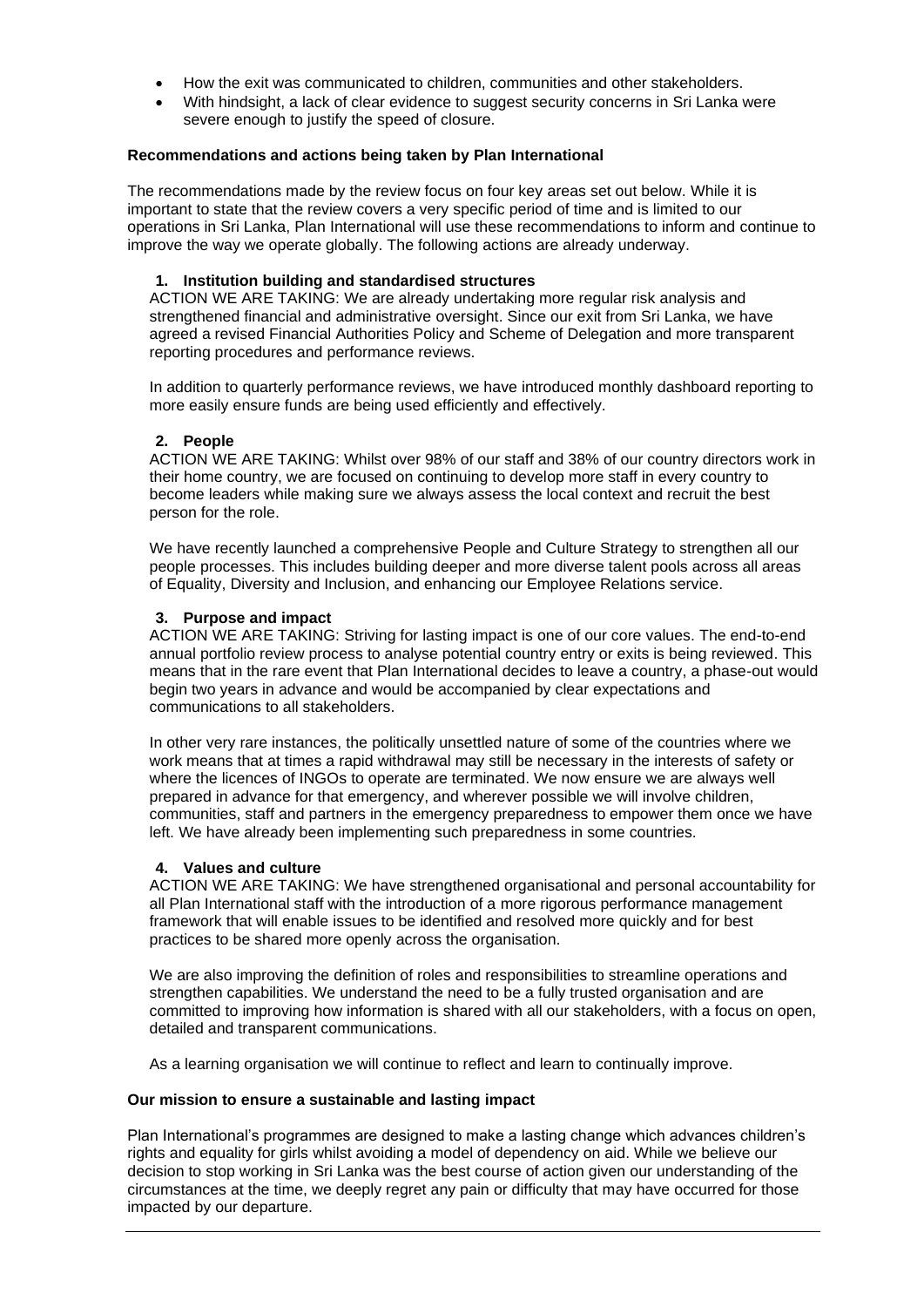We regret the manner of our leaving Sri Lanka but we are grateful that during our 38 years there we could support our Plan International Sri Lanka colleagues to impact the lives of over 500,000 children, young people and adults. In 2019 alone, Plan International Sri Lanka worked with 740 communities, 122 local organisations and 12 government institutions to directly benefit 24,264 girls and 19,402 boys.

Our legacy in Sri Lanka continues through the work of local government authorities and civil society organizations who work tirelessly to advance children's rights and equality for girls. We look forward with hope that the many children, young people and adults who were impacted through the generosity of sponsors over the years are continuing to flourish, contributing to the development of Sri Lanka.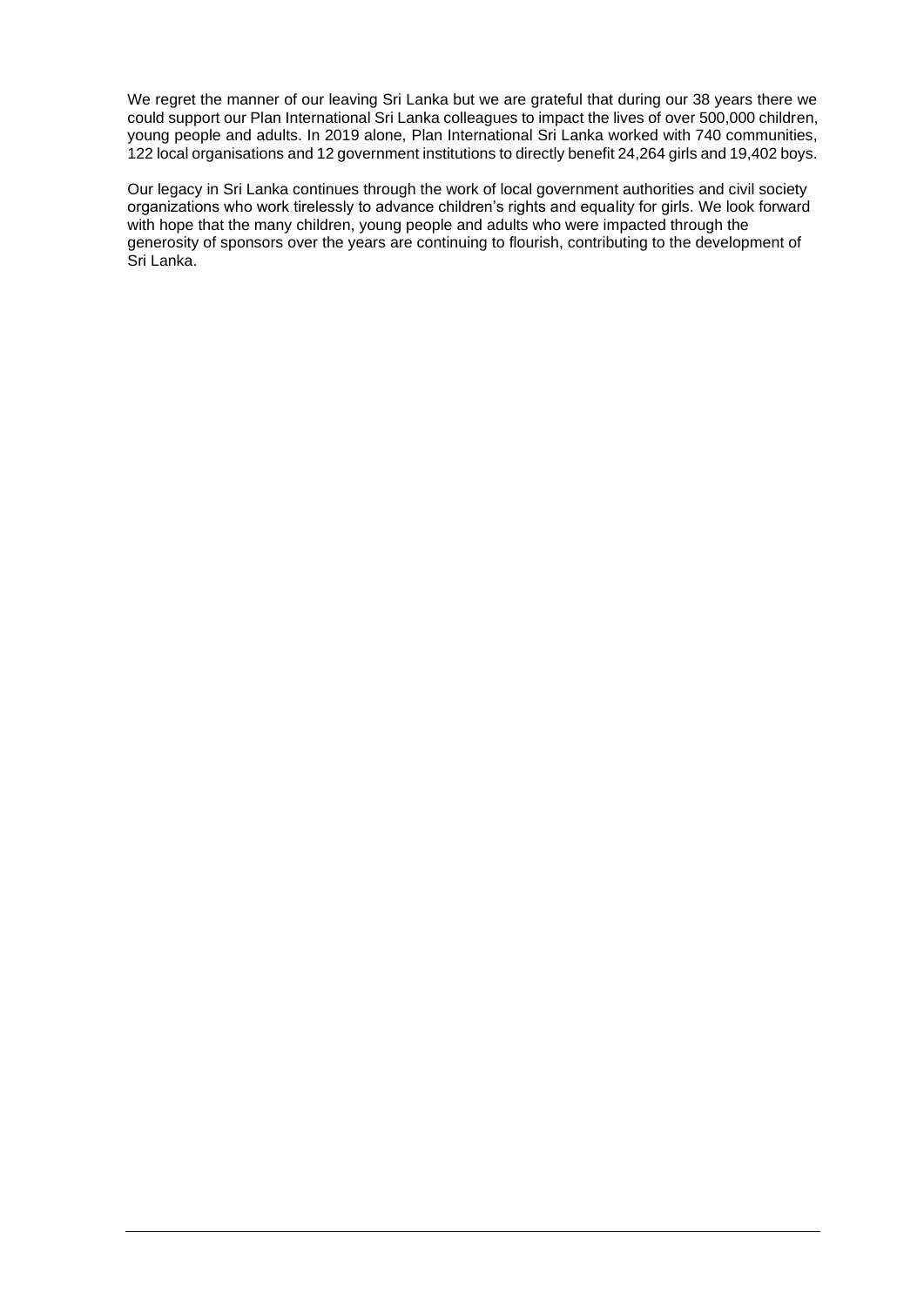## Sri Lanka After Action Review

Report of an external review commissioned by the International Board, Plan International Inc

External consultants –

**Wolfgang Jamann** Executive DirectorInternational Civil Society Centre **Neelima Khetan** PartnerNous Consultants

Review Duration – August/September 2021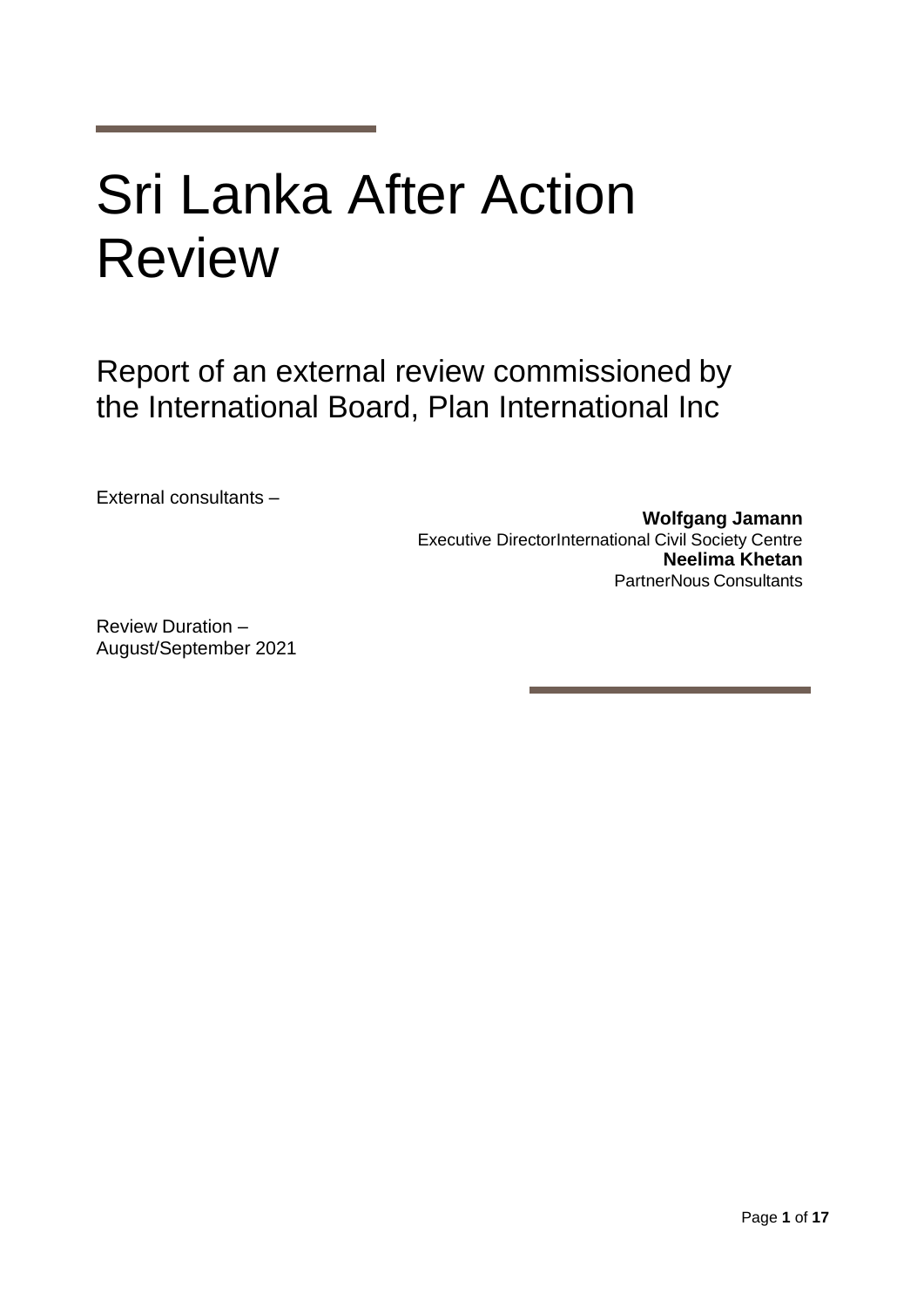#### **CONTENTS**

| <b>Section</b>                                                         | <b>Page Number</b> |
|------------------------------------------------------------------------|--------------------|
| <b>Foreword and Caveat</b>                                             | 3                  |
| <b>Executive Summary</b>                                               | 4                  |
| <b>TOR and Methodology</b>                                             | 6                  |
| <b>Exit from Sri Lanka</b>                                             | 7                  |
| <b>Media and Communication</b>                                         | 10                 |
| Specific suggestions for the<br><b>International Board to consider</b> | 11                 |
| <b>Annexures:</b>                                                      |                    |
| <b>List of Interviewees</b>                                            | 16                 |
| <b>Guiding Questions</b>                                               | 17                 |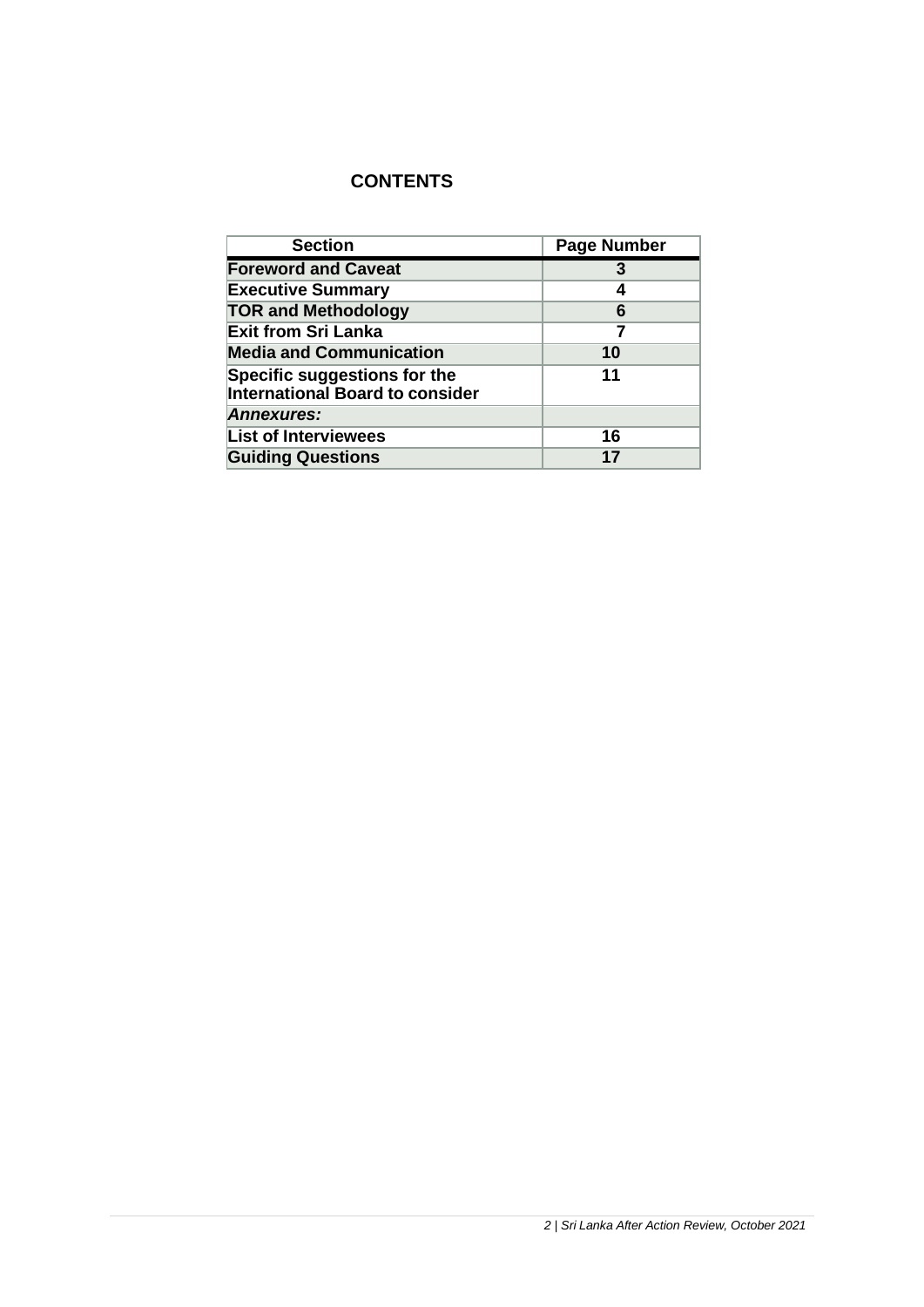#### **Foreword and Caveat**

The observations and remarks contained in this report are those of the two responsible consultants only. We have tried to derive constructive reflections and considerations from the many discussions we had, and the material we could study. The input we received was sometimes crystal clear, and sometimes confusing. It was collected in the context of the Sri Lanka exit decision and process, and we cannot draw robust conclusions for other contexts within PII, other than pointing out areas that might suggest deeper reflections. Plan International is a complex and complicated organisation in a highly transformative context. We therefore do not claim absolute truth in our observations, and may sometimes have misinterpreted facts and inputs. However, we hope that the report is helpful for the improvement of systems and processes in the organisation.

We were particularly impressed by the openness and remarkable constructiveness of the people we spoke to. Staff members, governors and employees demonstrate an incredible commitment to the cause of Plan International, to its aims and to the children it serves.

Lastly, we want to thank the Plan International Board and interim CEO for entrusting us with the exercise, and taking the courage to learn from the past.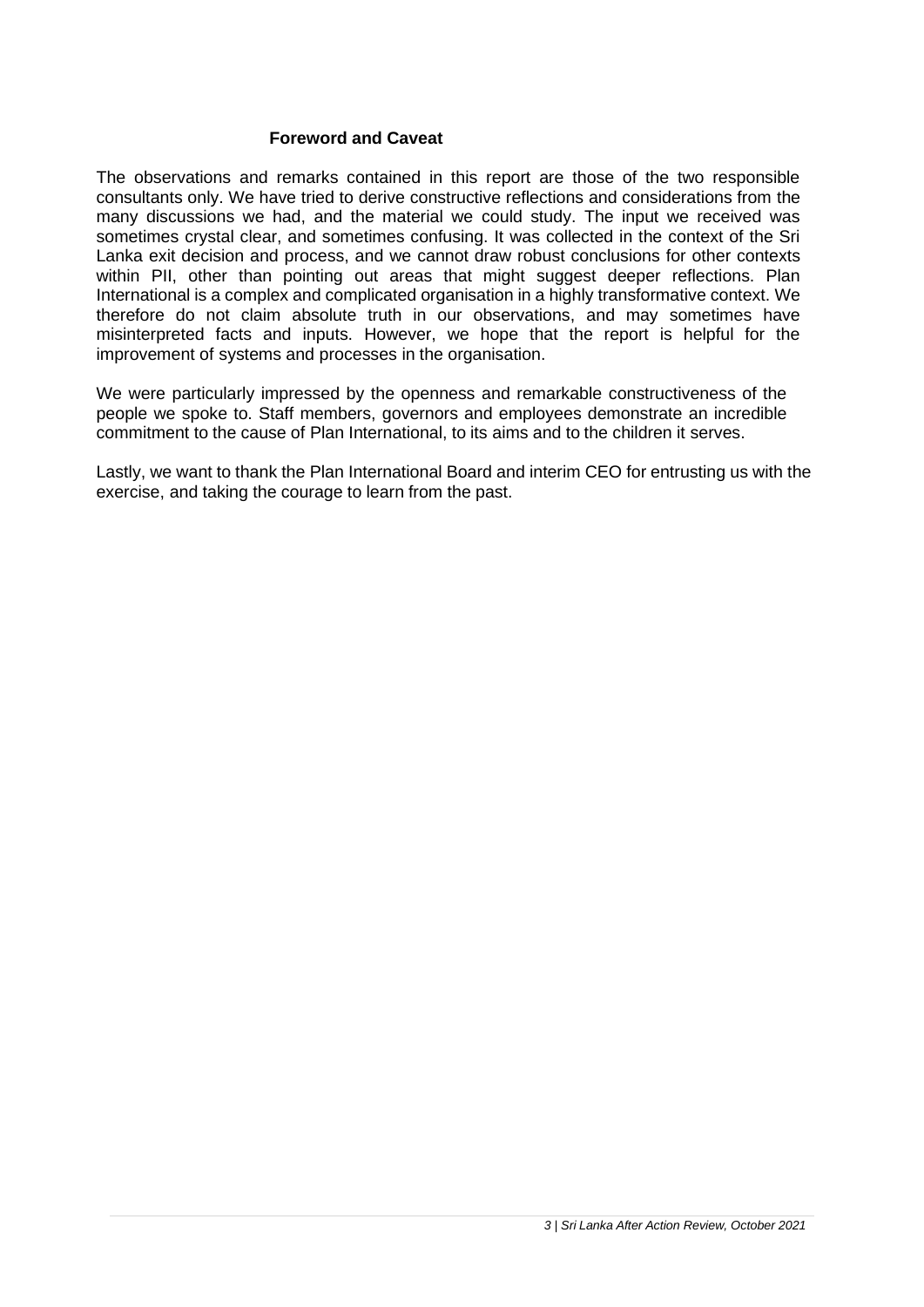#### **Executive Summary**

It is commendable that the International Board and Senior Management of Plan have commissioned a second and independent After Action Review (AAR) of the decision-making, management, communications and learnings from the Sri Lanka exit in 2019. The first AAR was conducted internally by the board, with the independent external support and oversight of Kevin Jenkins, CEO of World Vision International until 2019. Almost two years after the difficult move, and having faced a more recent media exposure over the case, it is a good moment to reflect further on shortcomings, improvements already made and areas yet to be addressed.

While the consultants have seen a significant number of management and oversight failures and underlying issues over the Sri Lanka exit, we also note improvements both in terms of governance systems and processes, accountability frameworks, decision-making practices, and most importantly, an improvement in the organisational atmosphere. Formal and informal ways of working with each other, the understanding of each other's concerns seemsto have improved, and so has transparency and openness. The interim CEO commands a high level of confidence by most parties, and some new bodies (like the 'Global Team', introduced by the previous CEO) seem to make a real difference in collaborative approaches. A number of other policies, programs and initiatives continue to be introduced, around financial sustainability, people and culture, and anti-racism. The consultants have not been able to assess their impact as these are relatively new, but it is worth mentioning those as an indication for the collective will to improve some suboptimal systems organisation- wide.

The 'organisational culture' across some of the Plan entities, appears affected by past experiences of mistrust, suspicion, sometimes toxic interrelations and a notion of 'us vs. the others'. This notion, though less dramatic than it might have been in the past, seems to be still significant and possibly contributed to the fact that so many parties wanted 'to be heard' by the consultants on the Sri Lanka case. It is not possible for the consultants to assess the depth of problems related to this underlying tension, but we suggest the organisation to consider investing resources, time and commitment into creating a culture that reflects the values of the organisation truly. PII's values at work are openness and transparency, working well together, being inclusive and empowering, and striving for lasting impact. There is room to deepen these values further, in order that they become a strong binding glue for an organisation which appeared to us to have a notable segmentation among entities.

In our assessment, the following areas are on a significant path for improvement:

- **Performance Accountability:** A new, sophisticated and more robust PA architecture is in place and is being exercised including one-to-one meetings with direct involvement of the CEO.
- **International Board-Global Hub relations:** IB takes broader interest and responsibility, and the mechanisms they now employ are more inclusive. The new CEO who comes in will need to continue to build on these and strengthen the accountabilities, controls and the culture.
- **Global Hub-National Offices relations:** since the exit from Sri Lanka, various internal communication and coordination mechanisms have been established and are highly valued, such as Global Team meetings, weekly National Directors Team Co-Chair / PII CEO meetings, Advisory Group, etc. Some of these were initiated by the previous CEO in response to the earlier Sri Lanka learnings.
- **Crisis Management Protocols and Risk Management Practices** have been updated as a direct learning from the first AAR report. They are yet to stand the test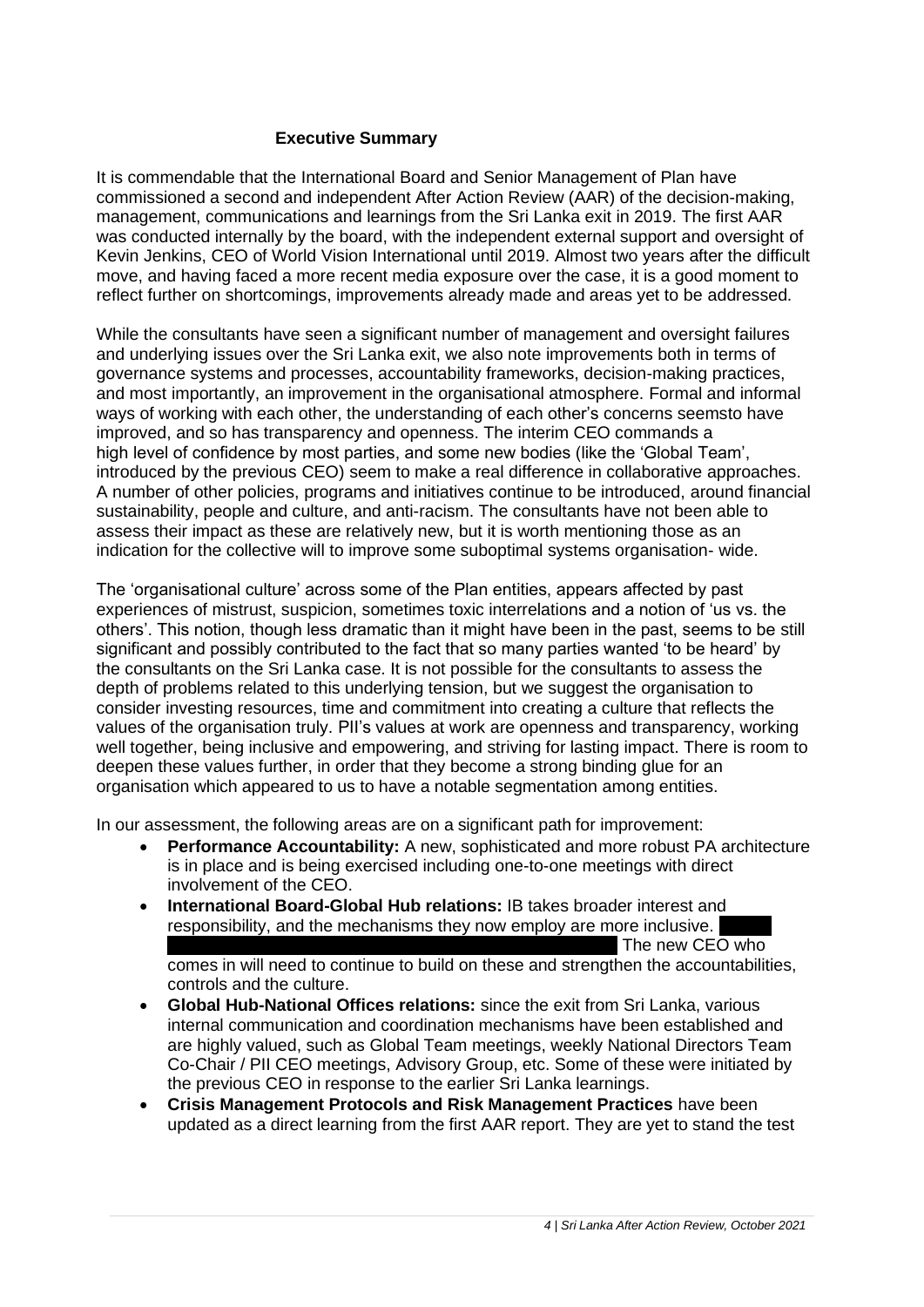of the next crisis, though, and should be monitored when effected in critical situations.

Several other areas need attention or are being addressed, like global communications protocols, sponsorship principles and internal communications.

The observations and reflections in this report, deriving from a large number of intense and insightful interviews, could add to the understanding of the deeper issues that contributed tothe Sri Lanka situation and which need to be considered in PII's future improvement ambitions.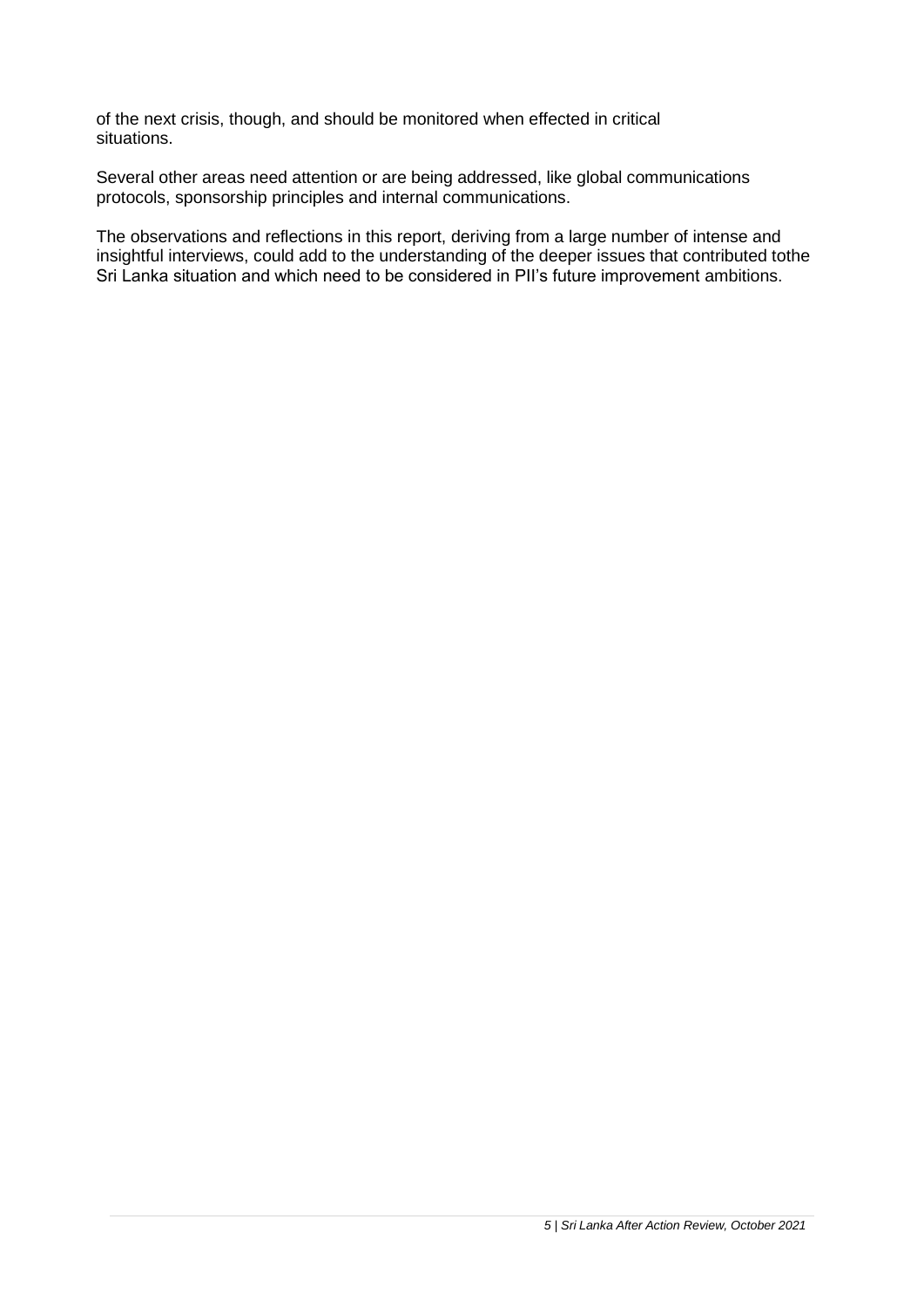#### **Terms of Reference and Methodology**

The second (and external) After Action Review of the Sri Lanka exit was commissioned by the International Board of Plan International Inc in August 2021. The terms of reference ofthis assignment were as follows.

*"The Sri Lanka After Action Review is made up of two elements:*

#### *1. Management and governance assurance frameworks*

*The purpose of this element of the review is to:*

- *i) Identify opportunities to strengthen the Client's operations management, accountability, and assurance framework – early detection systems, to detectworsening of conditions over time that can lead to a situation where an exit oran accelerated exit is the only feasible course of action.*
- *ii) Identify improvements to effectively communicate and engage governors on material operations issues and evaluate why governors did not appreciate thesignificance of the deteriorating operating environment in Sri Lanka.*
- *iii) Complete an assessment of the adequacy of the implementation of the March2020 After Action Review.*

*Taking into consideration the above, this element of the review will therefore focus on the ability of the Client's management, accountability, and assurance framework to identify a deteriorating management and operating environment in a timely manner.*

#### *2. Handling of media crisis by the Client and impacted National Organisations*

*The purpose of this review is to examine the interaction between the Plan International entities involved in the "Sri Lanka media crisis" to determine:*

- *i) if it enabled an effective organisational response to the crisis which best mitigated entity level and aggregate organisation wide PR risk and,*
- *ii) the extent to which it was hampered by a lack of an agreed narrative and alignment on cost definitions. This review will be aligned with ongoing work relating to alignment of sponsorship messaging following a review undertaken by Global Assurance.*

*This element of the review will therefore focus on the ways of working and decision- making between the Plan International entities involved in the "Sri Lanka media crises" and the availability of timely, reliable data to support the organisational mediaresponse.""*

Given the prevailing pandemic conditions, the consultants worked through virtual mediums. Extended video/audio (and in one case, in person) interviews were held with a wide range of stakeholders including representatives of select National Offices (both executive and governance), some of PII Board Members, cross section of staff members of PII (from the Global Hub and the Regional Office), four former Country Directors of Sri Lanka, five former staff members of Plan International Sri Lanka, and one representative of another INGO working in Sri Lanka. A total of 33 people were interviewed (full list is placed at annexure 1). Almost all of these were people who had been connected with the Sri Lanka situation, in one way or another.

The consultants also reviewed close to 60 documents that had been made available to them.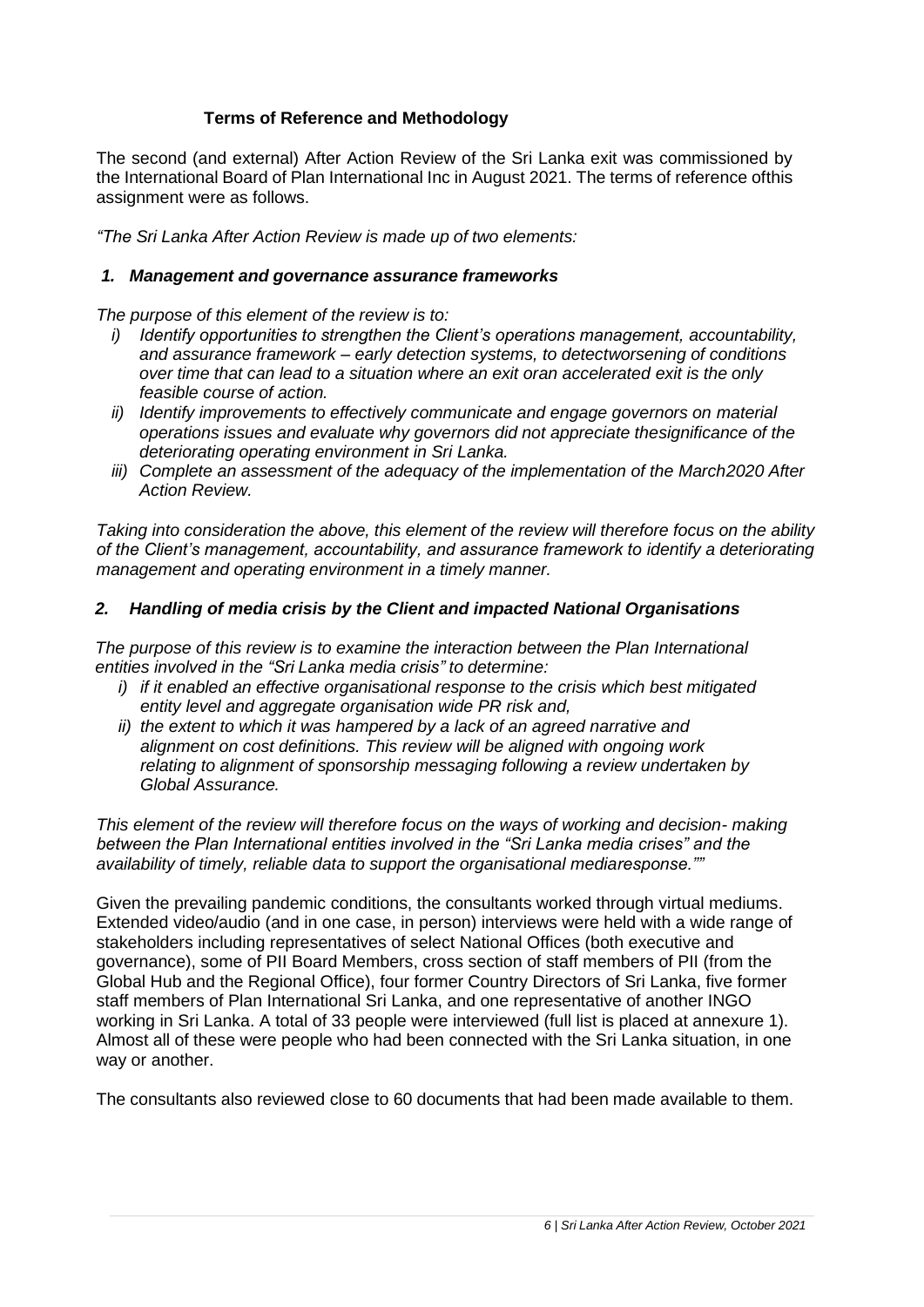#### **Exit from Sri Lanka**

Plan International announced closure of its Sri Lanka operations at a staff meeting called in Colombo on 12<sup>th</sup> December 2019. The decision had been approved by the Leadership Teamof PII on  $11<sup>th</sup>$  December 2019. All the staff of the two Program Units in which PISL was working at that time had been called to the respective PU offices, and everyone joined over a video call as the Regional Director made the announcement in Colombo. At the end of the meeting, staff was asked to handover laptops, and separation letters were handed to each. The skeletal closure team that remained then informed concerned government officers, partners, suppliers, vendors, etc. Subsequently, goodbye cards were made for approximately 20,000 sponsored children in Sri Lanka.

The sudden closure took most people by surprise, leading to (still) continuing speculation in Sri Lanka (in media and ingovernment) whether Plan has actually totally exited.

A planned follow-up 'farewell' project proposed by various entities at Plan is yet to materialise, partly due to the difficulties of the Corona pandemic which came into force fromApril 2020 and partly because of difficulties remaining from the imperfect closure process. Aproposal has been agreed upon internally with on-going discussions with the DG NGO Secretariat in Sri Lanka on finalising the "school portfolio", the local NGO and the oversightmechanisms.

#### **Reasons for the exit**

The first public (and internal) reason given for exiting Sri Lanka was the improved HDI statusof the country, and the need for Plan to move to more low-income geographies. In subsequent communications, following additional reasons were provided – operating and management failures, inability to transform into a rights-based development organisation andrapidly increasing operating costs. While these reasons explain why Plan exited Sri Lanka, they do not seem to explain the very hasty and almost unplanned exit that happened. Everyone at senior leadership levels (including the regional teams) mentioned safety and heightened security concerns as the main driver for the emergency exit.

During our review, while we found ample evidence pointing to management challenges, we did not find sufficient evidence to substantiate the perception of an acute safety risk that would justify such a rapid closure. We acknowledge that safety and security is difficult to assess and carries a subjective dimension, particularly when faced with an emotionally ladenand rapidly evolving situation. However, our assessment of this safety risk, based on extensive discussions with a cross section of people, is as follows.

- 1. **Security risks to staff:** we found evidence of safety risk to the then Country Director, but we did not find evidence of a generalised safety risk to staff. Could it be that the risk to one individual grew in perception as being a generalised security risk? In any case, the said Country Director had already resigned well before the exit decision was taken.
- 2. **Security risks to key documents and establishment:** we heard this risk mentioned by some of the senior staff in PII. However, given the fact that all the sensitive PISL documents had already been moved to a safe location in Colombo in late September/early October 2019 (and digitisation of the same was also underway), well before the Sri Lanka exit decision was taken, we were unable to understand the source of this risk.
- 3. **Reputational concerns:** we heard PII staff members speak of increasing reputational risks if they stayed longer. There was apprehension that disgruntled staff may write to government or talk to media, or that sponsored communities may be instigated to public protests. While we are unable to comment on the likelihood of these, but disgruntled staff sending petitions to government and others was not anything new for Plan International Sri Lanka (PISL). Government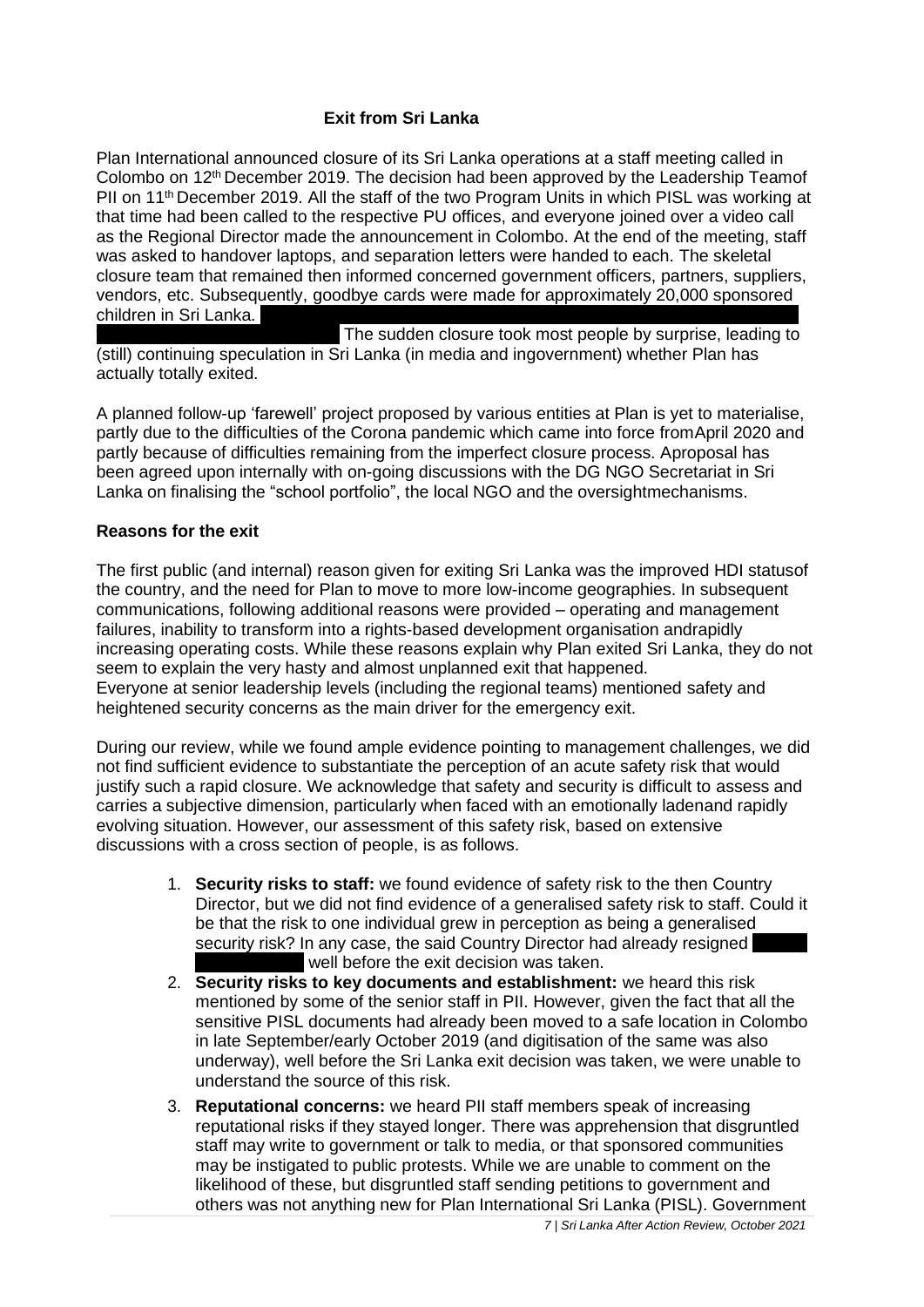officials and others in the INGO system all knew that PISL was having trouble with some staff members, and the petitions etc were understood as a manifestation of the same. Nothing concrete was mentioned to us that would suggest that there was the likelihood of a sudden and sharp worsening of situation on this count.

The exit decision seemed to have been made as a response to various difficult or insurmountable challenges that had either escalated or surpassed the capacity and capability of decision makers to resolve them. These were, amongst others, the all-round management failures (also confirmed by the Control Framework Audit in November 2019), high operating costs, worsening management-staff relationships in Sri Lanka, low interest bymost Plan entities in funding the country program. This was confirmed by the perception of many stakeholders within Plan.

#### **Process of exit**

The timeline of exit, starting from March 2018, as given in the first After Action Report describes the factors that built up and eventually led to a rather abrupt closure decision in December 2019. It is almost ironic that the timeline commences with one of the few, if not only, occasions when all PISL staff came together in a workshop over the new transformation process. It seems as if an opportunity was missed to build from this workshopinto an inclusive process that could have avoided the eventual escalation.

#### Many interviewees dated the Sri Lanka 'problems' further back

We ask below why a 'problematic'

situation could not have been addressed much earlier, with more consequence and creativity, like other INGOs working in Sri Lanka had done.

Decision making over the exit was not optimal. In addition to the lack of preparation and exit strategy, the decision was at the end of the day made

without proper consultation, during or even after the decision. It is notable, that several occasions to involve governance just prior to the exit decision were not taken. While we see no formal breach of governance protocols, one should expect a transparent conversation between senior management and governors in light of the significance of the situation. These shortcomings have been addressed partly in the first AAR of 2020 and in several board meetings thereafter and are contextual only to a certain extent. We try to address some structural issues contributing to this situation further below.

#### **In hindsight**

With all the clarity that hindsight provides, it now seems that Plan missed the bus in Sri Lanka in many ways.

**a) Not being proactive and prepared –** the legal teams of some other INGOs based in Colombo had raised red flags about issues arising from staff on permanent contracts as early as 2005 itself. Another INGO in Sri Lanka had moved its staff from permanent to short term contracts in 2007. And that was when PISL was still continuing with permanent contracts, in fact even converting short term contracts to long term contracts. It appears the last such conversion from short term to long term contract was done at PISL as late as maybe 2015. Not only had PISL not been proactive in spotting the problem with permanent contracts, but it was also not alert to what other INGOs were doing.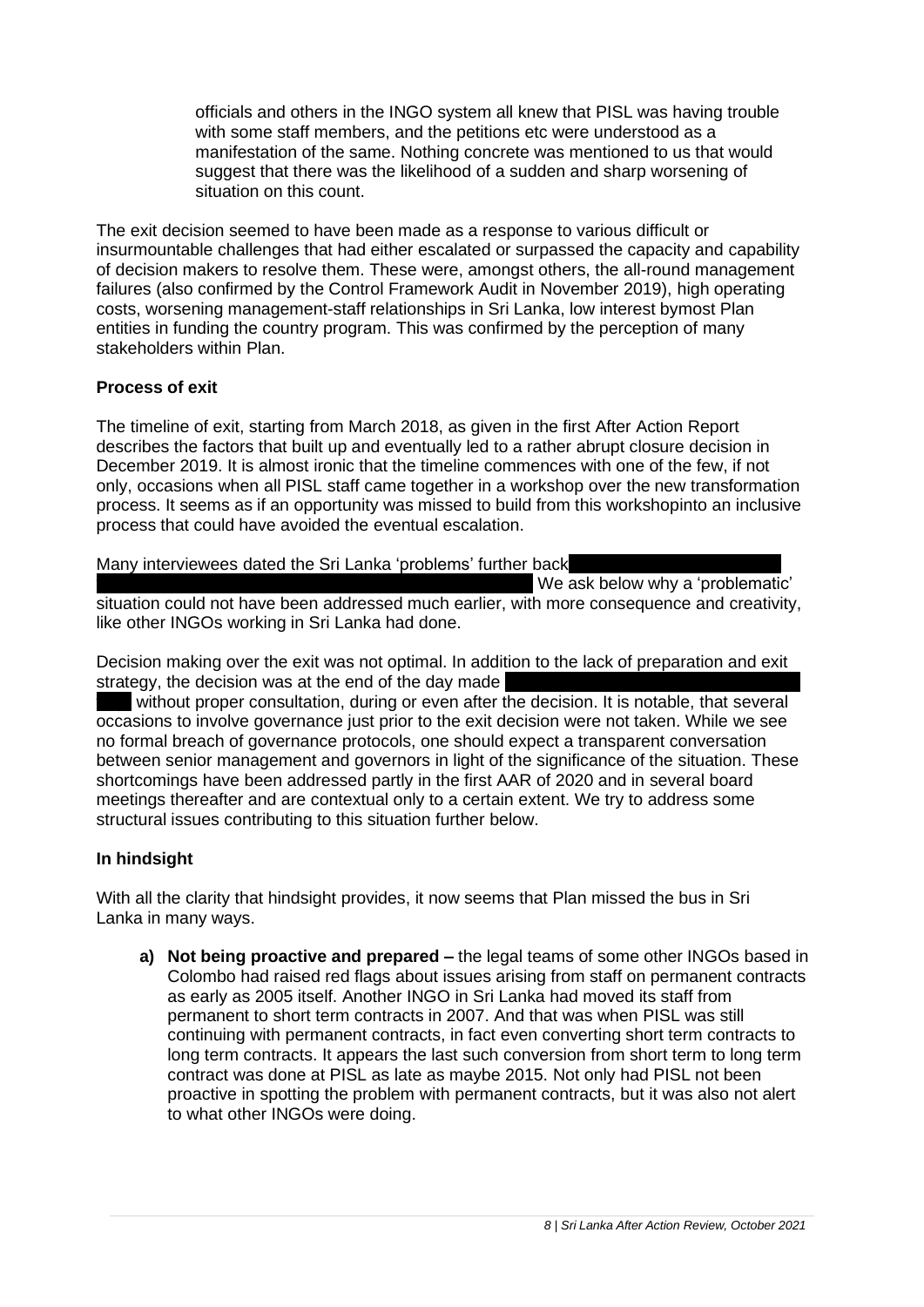**b) Poor internal systems –** PISL's systems and procedures come across as weak in ensuring internal checks and balances. For example, procurement and payments (finance) both reported to the same person.

The same person also had HR and administration reporting to **Further, people in sensitive roles such as procurement and in certain** field functions had been in the same role profile and the same location for decades. There seemed to either not have been a staff rotation policy in place, or if it existed, it was not implemented. Not only does this kind of role stagnation not allow for people to grow, but it can provide greater opportunities for malpractices. Attending to these organisational hygiene issues in a timely manner could have prevented many of the operational problems that then led to the exit decision.

- **c) Oversight failures –** the oversight failures in Sri Lanka seem to have been several. Both the problems mentioned above could have been nipped much sooner if there had been good oversight. The flaws in PISL's organisation structure were particularly obvious and fundamental, and yet these were never spotted or corrected by any of the oversight layers in PII. There are several such examples that the consultants came across, and certainly the situation as presented in the Control Framework Audit report points to the problem of management and oversight failings.
- **d) Generalisation –** at some point, especially in the one year preceding the exit decision, it appears as though a generalised clubbing began to happen in the perceptions of senior leadership in PII. This was unfortunate since, as in any organisation, there were all kind of staff in PISL – some good, some not so good; some cooperative, some resistant; some willing to change, some not so willing to change; and so on. In fact, some of the former Country Directors we spoke with specially underlined this fact. However, instead of building on the base of the supportive and competent staff members, the generalisation of all-as-one meant that PII lost an important opportunity for engagement and constructive cooperation.
- **e) Cultural unfamiliarity –** towards the end, and given the somewhat difficult PISL situation, cultural unfamiliarity became an additional constraint for PII. The organisation could not read the socio-cultural context of Sri Lanka correctly, and could not pace itself in keeping with the same. Plan needs to be aware of the need to deploy experienced leadership with cultural interligence intelligence in turning around difficult situations complemented by relevant attention and good guidance from senior leadership.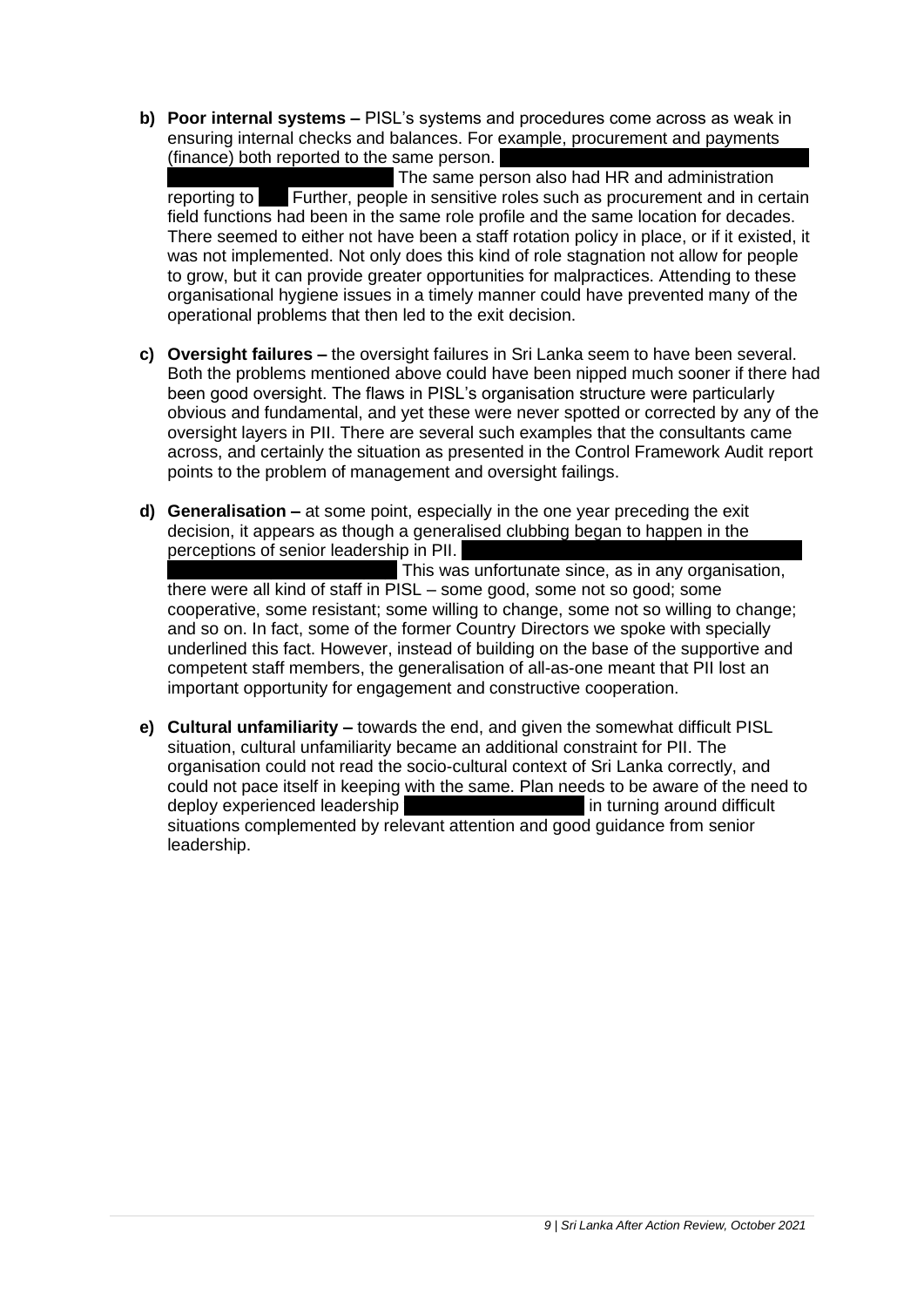#### **Media and Communications**

sun' media handling).

- 1. While the exit decision and the closure of operations in Sri Lanka lie two years back, critical media reports (in Norway, the UK, Denmark) came up only in 2021. In 2019, while some initial media guidance was developed, the **hierarchy of considerations** in the crisis management process was security and staff safety, legal considerations, finances and assets, over internal and external communications. Internal media preparedness advice was overruled, and little facts were produced to prepare for critical media questions.
- 2. Recommendations to **get prepared for critical press** came from some NOs, and global communications but not responded to as the media stories did not develop or 'grow legs. **Little was done**, so the organisation was caught flat-footed two years later. "Journalists knew more than we knew". When critical media reports appeared in the above mentioned countries in 2021, NOs took on the responses in an **informally coordinated manner**. Communications directors worked rather well together, NDs proactively approached media, despite not having much to share.
- 3. The **Crisis Management Protocol was not effected**. It shall not be judged whether or not this decision was right, but the protocol would have mobilised additional resources. There should be a **lower threshold mechanism to prompt a coordinated media response** in all of Plan. Also, policies will have to be complemented by good plans of action, which seemed to be lacking.
- 4. There is a **disconnect over considerations that matter most for NOs** (sponsors communication, fundraising being affected, reputation in a national context) and the capacity and focus that the Global Hub Leadership Team brings to those matters.
- 5. There was the notion amongst some that **too much was made over a relatively small number of media articles**, and that Plan is unduly conservative, risk-averse and must learn how to take such things in its stride. Fundamental differences persist in that bad PR matters far more to the fundraising offices and far less to the implementing arms. There need to be effort to find ways to keep reducing this gap.
- 6. **Internal and external communications go hand in hand**. The former sometimes seems to be suffer from lack of trust, power hierarchies, and clandestine behaviour. The latter cannot work, if the former is not addressed. Even the strictest crisis communications protocol will only work if staff of different entities within Plan International share information with each openly and comprehensively, across functional (or section) divisions. The lack of objective and reliable 'data' was also quoted as an impediment, though it was difficult to assess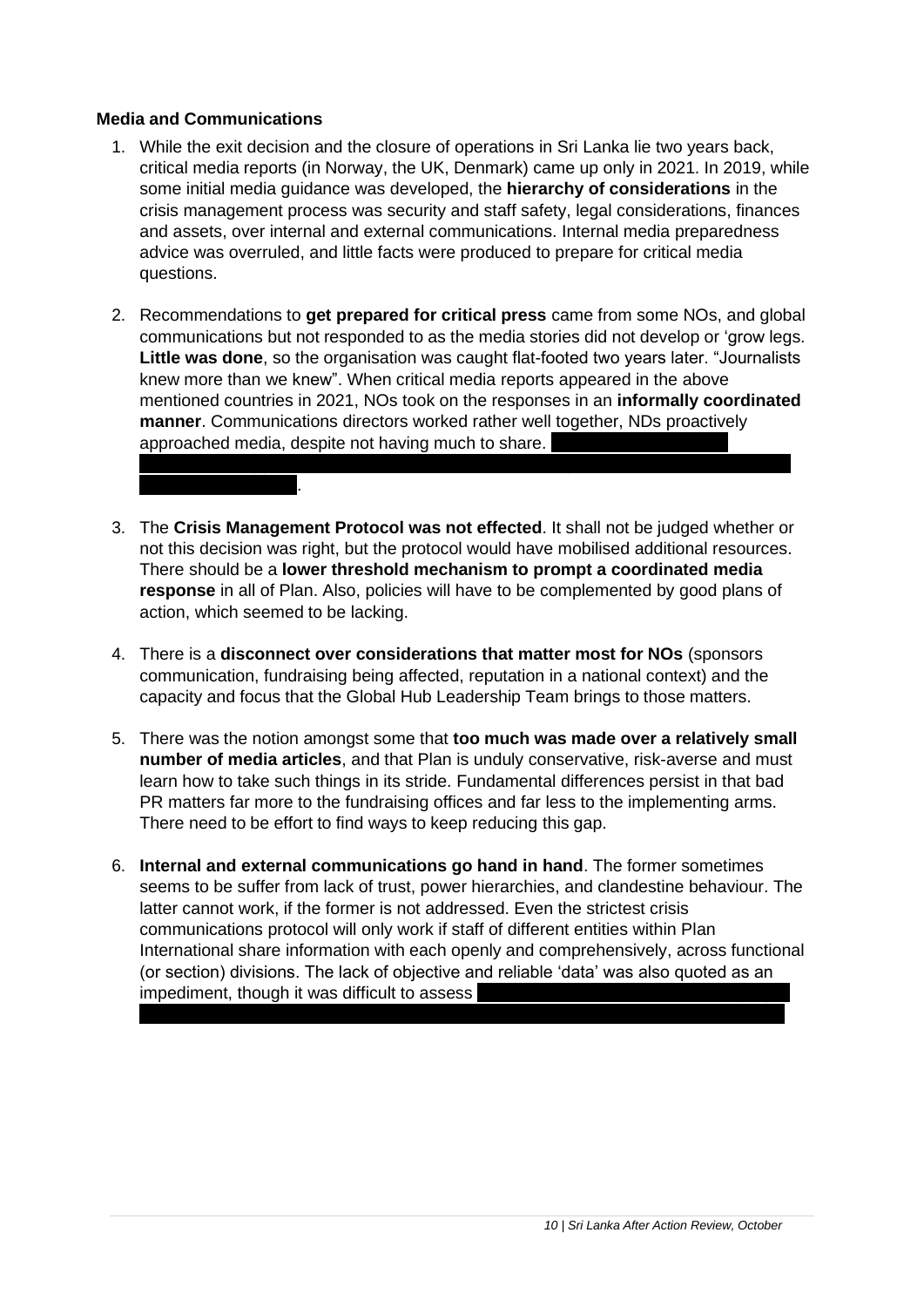#### **Specific suggestions for the International Board to consider**

Plan is an 85 year old organisation, and one that has done enormous good across the globe. Given the deep goodwill it enjoys worldwide, and its committed band of sponsors, supporters and governors, there is every reason to believe that Plan will continue to make a difference to children's lives wherever it works.

However, there is a lot that has changed in these 85 years, and Plan is today at a juncture which calls for deeper stock-taking – the Sri Lanka episode highlights that need. Hence we feel that it would be a missed opportunity if the issues around the exit are only dealt with at the level of the exit and not converted into a chance to address the underlying reasons. **The preceding sections touch upon some of those underlying areas (which are not all repeated here) and addressing these disconnects is a pressing need and recommendation from our side.**

We have identified four major areas where the leadership of Plan should invest in improvement and possible transformations, and we would invite the Board to consider those. We also encourage Plan to seek more systematic exchange over how other, similarly structured organisations deal with the challenges that are often common to the sector. In the Sri Lanka context there was much to learn from peers in the development space, and reformed and people-centred Governance models are being discussed intensely throughout the sector, in the context of localisation and power shift. There is plenty of opportunity to learn from best practices and ambitions, through exchange with others.

#### **1. Institution and organisation building**

From our review of the Sri Lanka exit, we would strongly suggest that PII needs to focusmore on housekeeping and institution building matters. PII has been pushing for standardised development strategies across countries in socially diverse situations. However, more than that, PII needs to work on some standardised, structures and processes across its operations – at least that is what emerges from theSri Lanka case.

- a. **Develop standardised organisation structure templates –** which build in mechanisms for checks and balances (for example, procurement and finance should not be reporting into the same person) and ensure all country offices follow that. There can be some variations and localisation to suit a country specific context but there should be no compromise on the core principles of putting in place organisation structures that have inbuilt checks and balances.
- b. **Standardised HR processes –** it is noted that under the previous CEO Plan had developed and has now launched a new People and Culture 2-5 year Strategy which is addressing basic things like SOP and job rotation (specially for sensitive roles like procurement, sponsorships, etc). The effectiveness and impact of this strategy should be monitored closely, as some of our findings identified weaknesses around the time of the SL exit.
- c. **Legal risks assessment –** does PII undertake a periodic risk assessment from a legal perspective? PII needs to ask why other INGOs and their legal teams had identified the risks of permanent contracts in Sri Lanka at least 10 years before them? What is PII missing in its approach or systems?
- d. **Delegation of financial and administrative powers –** it would be useful for PII to do a comprehensive review of the delegation matrix, to identify areas of improvement and also to strengthen its internal due diligence systems.
- e. **Delayering –** over the years PII has acquired multiple layers within its organisation structure. The value addition of every layer needs to be objectively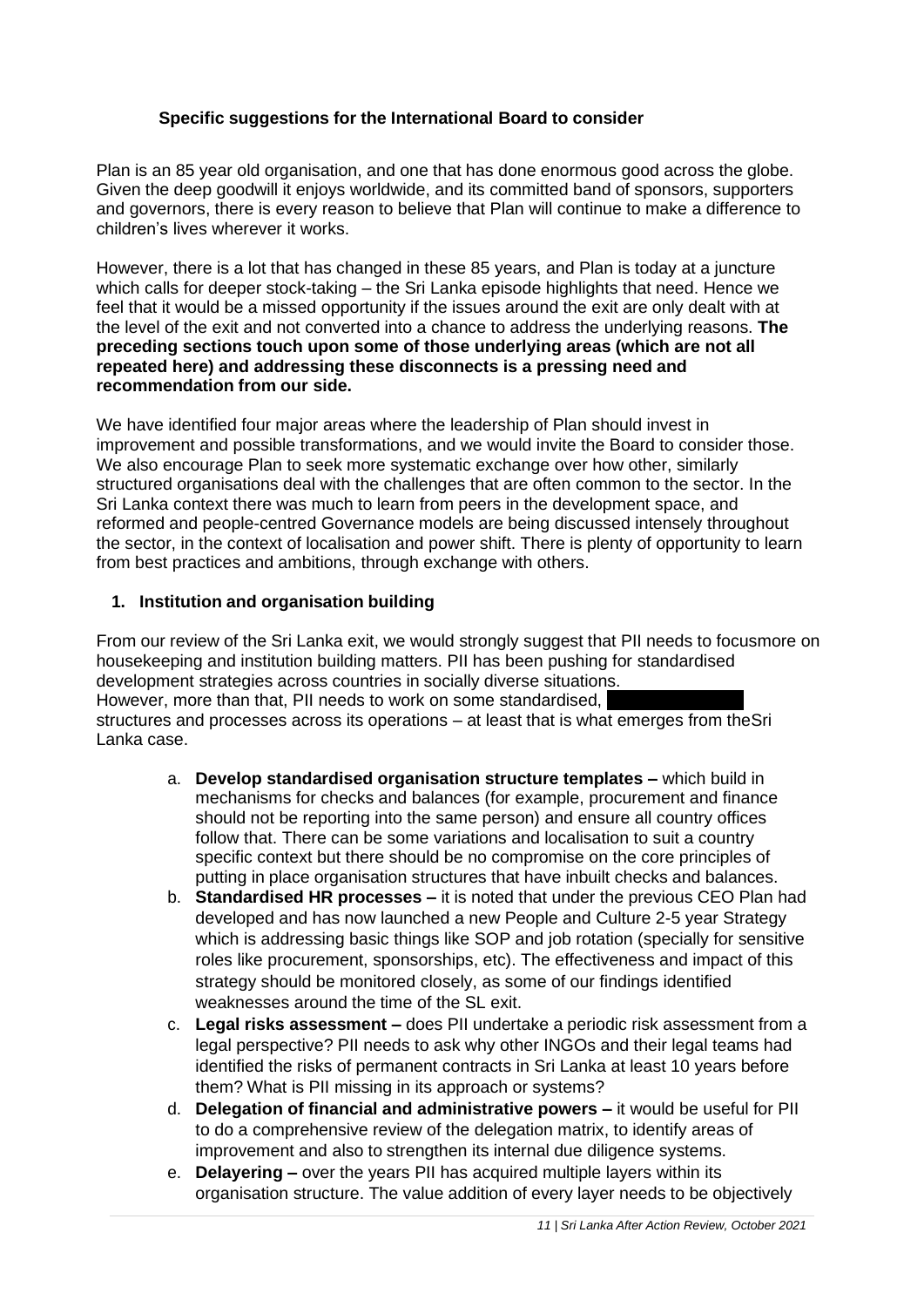assessed. Many of the middle layers seemed to have functioned more as extended arms for top-down implementation (in the Sri Lanka context), rather than as representatives and aggregators of the country offices' contexts and concerns. Plan would do well to boldly question the utility of these multiple layers b

#### **2. People**

People lie at the heart of any organisation, but far more so, at the heart of a development organisation. Their commitment, motivation and dedication can make all the difference tothe work done by a non-profit. The Sri Lanka case suggests that there may have been missed opportunities towards the goal of building such a team. The people area is a vastarea of work, and the considerations that we share here (flowing directly from the Sri Lanka exit) are probably just a small part. We were made aware about the launch of a new People and Culture strategy, late in the process, and can therefore not comment onits content and potential impact. However, here are some ideas that may have to be (or may already being) considered.

- a. **Expats as Country Directors:** towards the end, what aggravated the Sri Lanka situation was PII's inability to fully understand the cultural context, and forge bonds of trust within its team. As an INGO, Plan needs to think about the relative value of placing expats as Country Directors, especially when they are not familiar with the language and culture. Developing strong local talent pipelines is really important, especially for a development organisation such as Plan.
- b. **Deputation:** one suggestion that came up for improving empathy and understanding across different parts of the organisation was to encourage staff to go on deputation from PII to NOs and vice-versa. Several people seemed to be in favour of the same.
- c. **Investments in trust and team building:** We suggest that PII may bring in a trained Organisation Behaviour (OB) expert and do some dedicated work on building stronger teams where each member feels valued and heard.

#### **3. Purpose and impact**

- a. **Impact frameworks, both long term and short term –** we suggest that PII further invest in building comprehensive and clear outcomes and impact parameters (both long term and short term) for assessing its work – at the level of countries and at the level of communities and individuals. There is significant learning available from other organisations that have long-term sponsorship funding available for area or community development programs, and invest in elaborate MEAL frameworks, indicators for success and intentional handover-strategies to communities and exit plans.
- b. **Entry- or Exit- protocols –** it has now been almost two years since Sri Lanka, and in the light of that experience it would be useful to re-examine its exit strategies, protocols or policies. Along with the change already made in decision-making authority (over exit) to the International Board/Members' Assembly, there should be investment in the MA's capacity to grasp and support such long-term strategies. The regular portfolio reviews might provide for a process of purposeful entry- or exitdecisions, but the consultants have not have a chance to assess the adequacy of this. Also, a 'hotspots' report by the CEO to the Program committee was recommended as well as other tools to strengthen board oversight and assuranceand cut through the information overload.

An important point is the linkage of 'entry' decisions to the current sector debates around localisation and equitable partnerships. It was mentioned that entry criteria of Plan International are relatively high and rather formalistic to consider changedrealities in the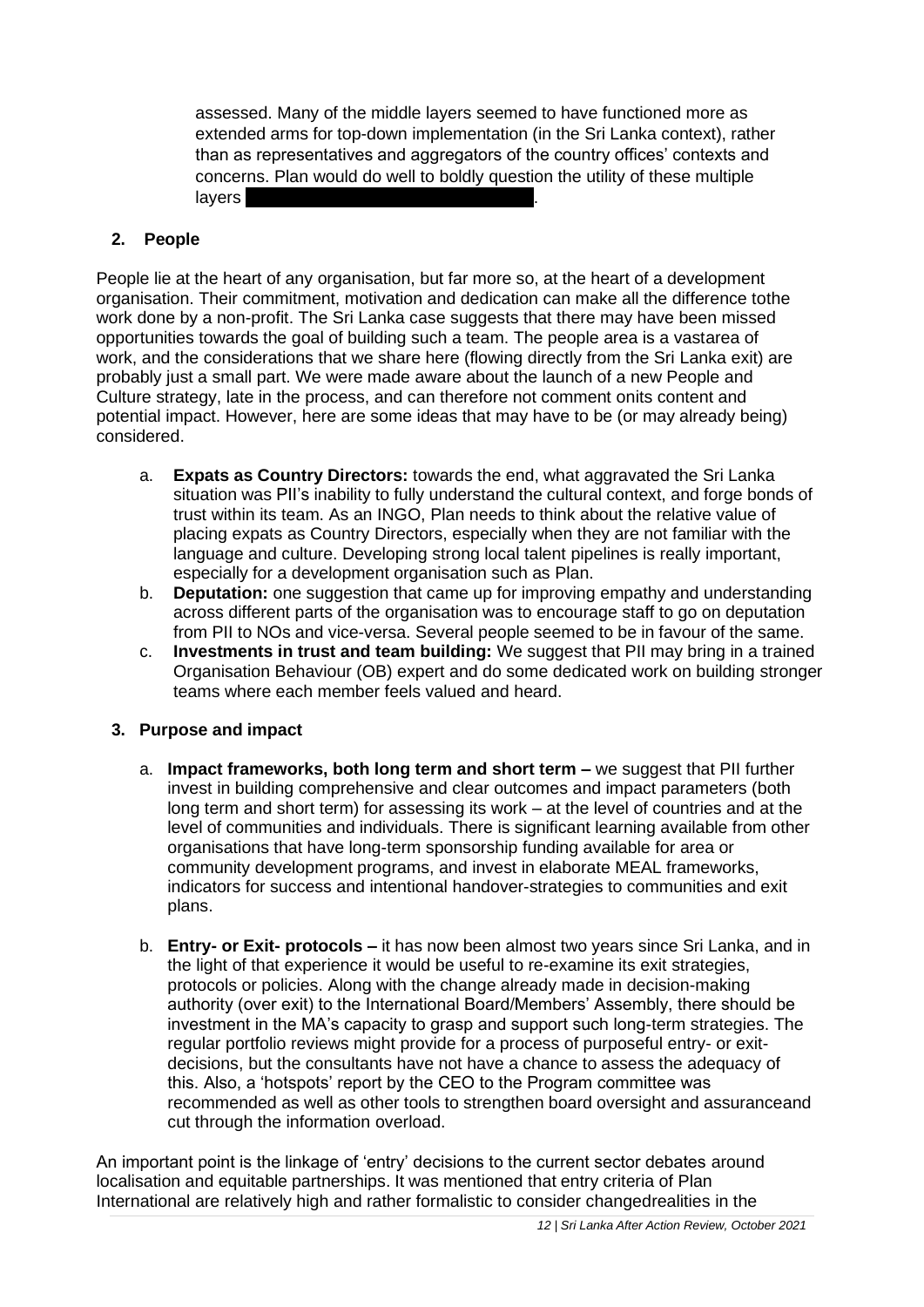contexts we work in, and may have to be revised.

c. **Personal and organisational accountability** – the organisation has introduced a new performance accountability architecture in July 2021, which complements the existing performance appraisal system. It consists of four major elements of which only one ('one to one regional performance discussions') seems to be a more robust discussion over individual performance, while the other quarterly and monthly meetings are meant to build trust, give space for reflection, exchange of good practices and challenges, and aim at improvement of operations performance. It is too early to assess the effectiveness of the new system, but it seems well appreciated and a welcome step away from 'activities reporting' into more collaborative approach to assess impact and success (or failure) of operations at Plan. Given the massive impacts of the transformational change that was instituted in 2020, it is commendable to take such an inclusive approach. What needs to be developed are clearer objectives, criteria for success, and a more intentional reward (and sanctions) regime.

The ambition to put country offices (and regions) into the centre of Plan's planetary system is implicit to the new system, but has not been instituted in formal accountability measures. They do not appear in the new architecture and should become stronger actors who can demand accountability for performance of other Plan entities, as proxies and on behalf of the communities they serve on the frontline.

#### **4. Values and culture**

- a. **Communication:** the principles of truthful, trusted and transparent communication inside the organisation needs to be lived and exercised by all layers of the organisation, starting with the tone from the top, and clearly rewarding or sanctioning such values and behaviour. A strong Board needs to welcome 'bad news' and continually learn, creating a 'no blame culture' when searching for opportunities to improve the organisation. During our review, some of the interviewees felt they had not always been informed, and people felt that at times they had not been heard or consulted (sometimes irrespective of their formal positions and authorities). It may help if PII were to make a communications flow diagram. Work more with RACI matrixes, and similar formalised processes, but also invest in informal, unauthoritative communication channels where people can air their opinions fearlessly. We assume that the COVID pandemic has already created several of those, WhatsAppp groups, watercooler sessions etc. – could they become the 'gold standard' of how Plan communicates internally?
- b. **Revisiting the organisational values**: Current important sector discussions over INGOs' roles in the system, their colonial heritage and their inherent power imbalances provide an excellent opportunity for self-reflection. They should be utilised to give room for internal reflection on how Plan feels for its staff and partners,and in undertaking a critical assessment of how PII is true to its values.
- c. **Accountability:** While there is a new, ambitious performance accountability architecture, one wonders how this will be internalised and lived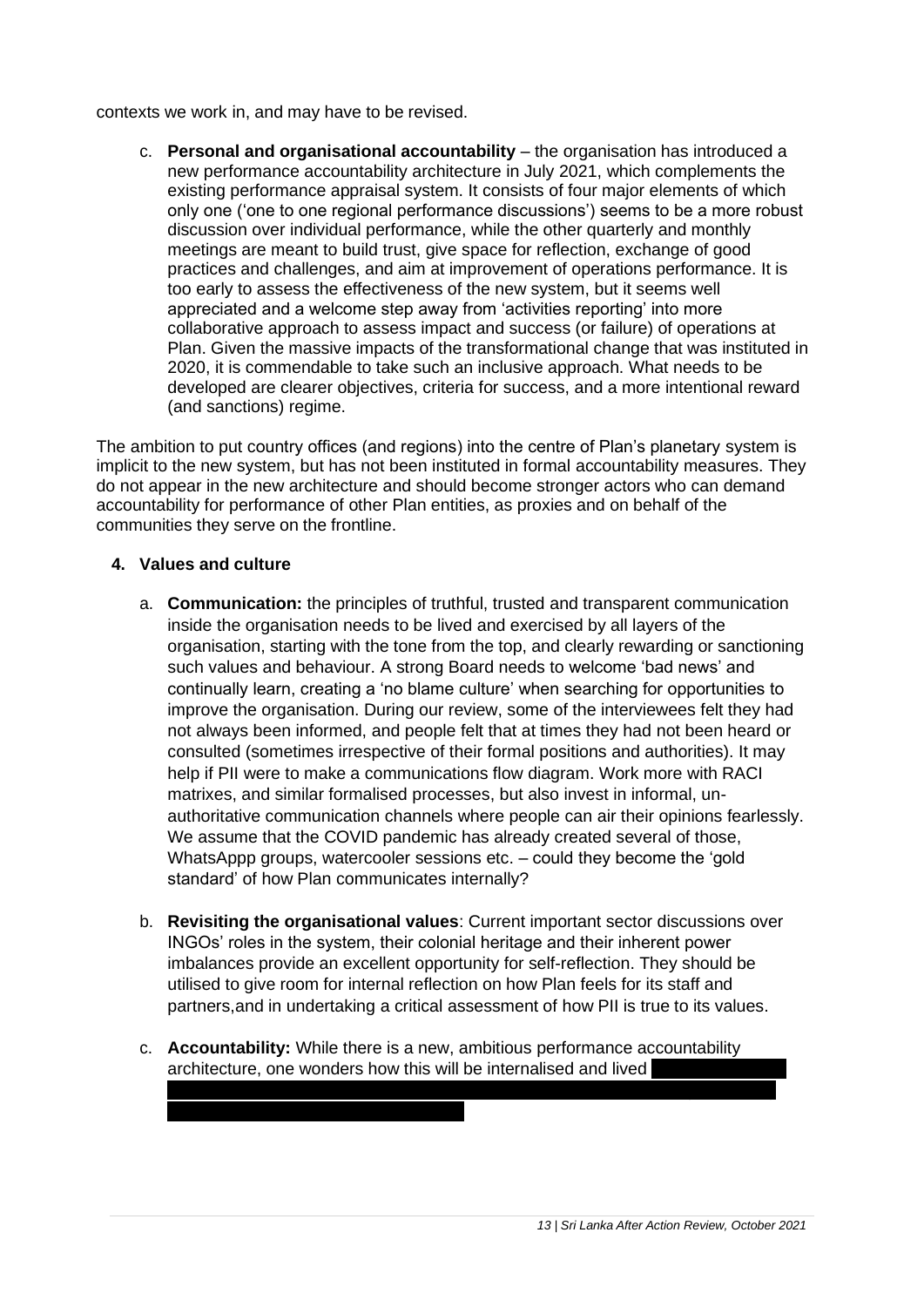It is clear that such accountability ambitions could be overstretching what Plan has been used to for years, but we would like to encourage the leadership of Plan to consider a robust, constructive critical, 360 degree of being held responsible and accountable for one's actions. The people Plan serves, deserve nothing less.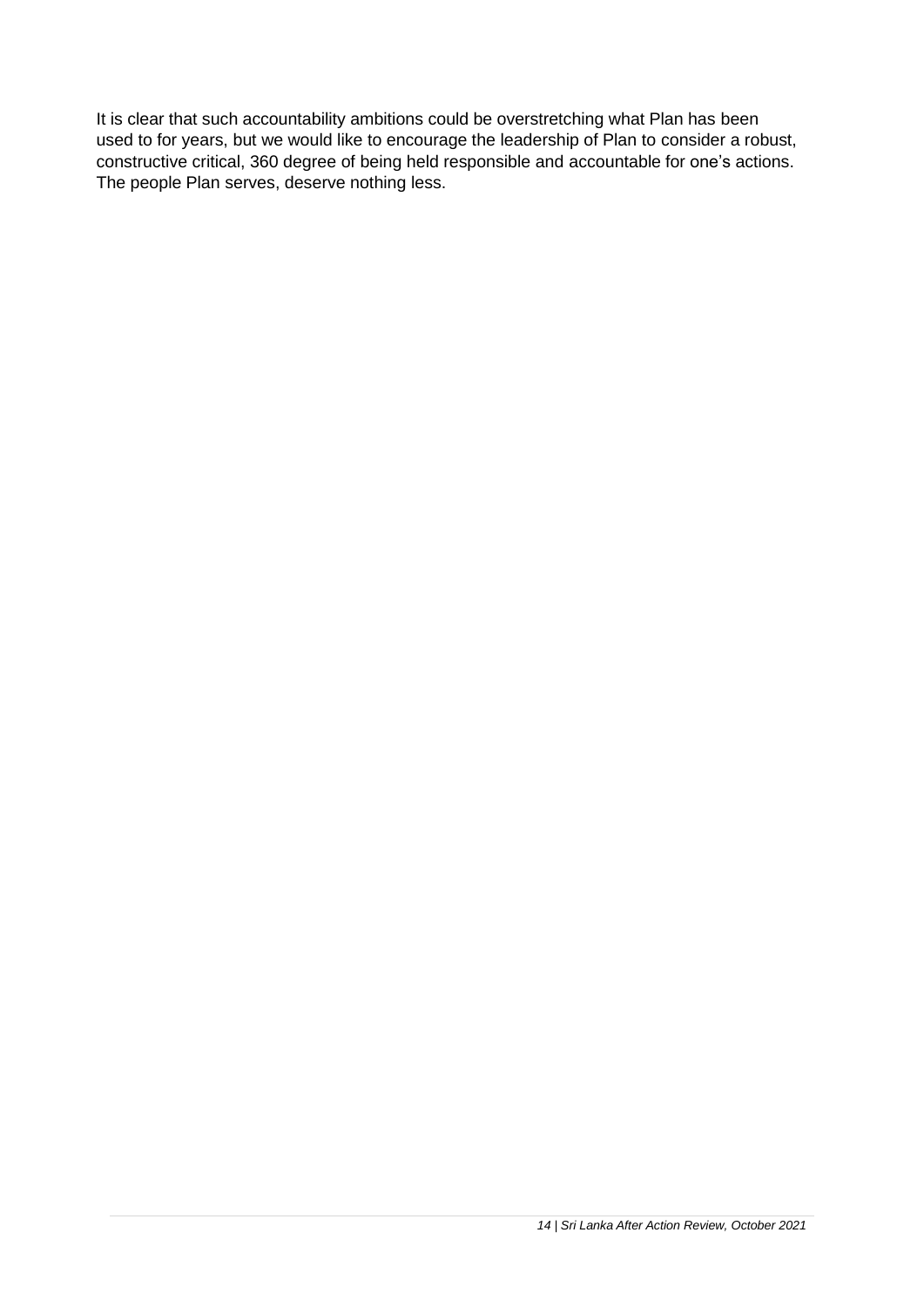**List of interviewees**

**[REDACTED]**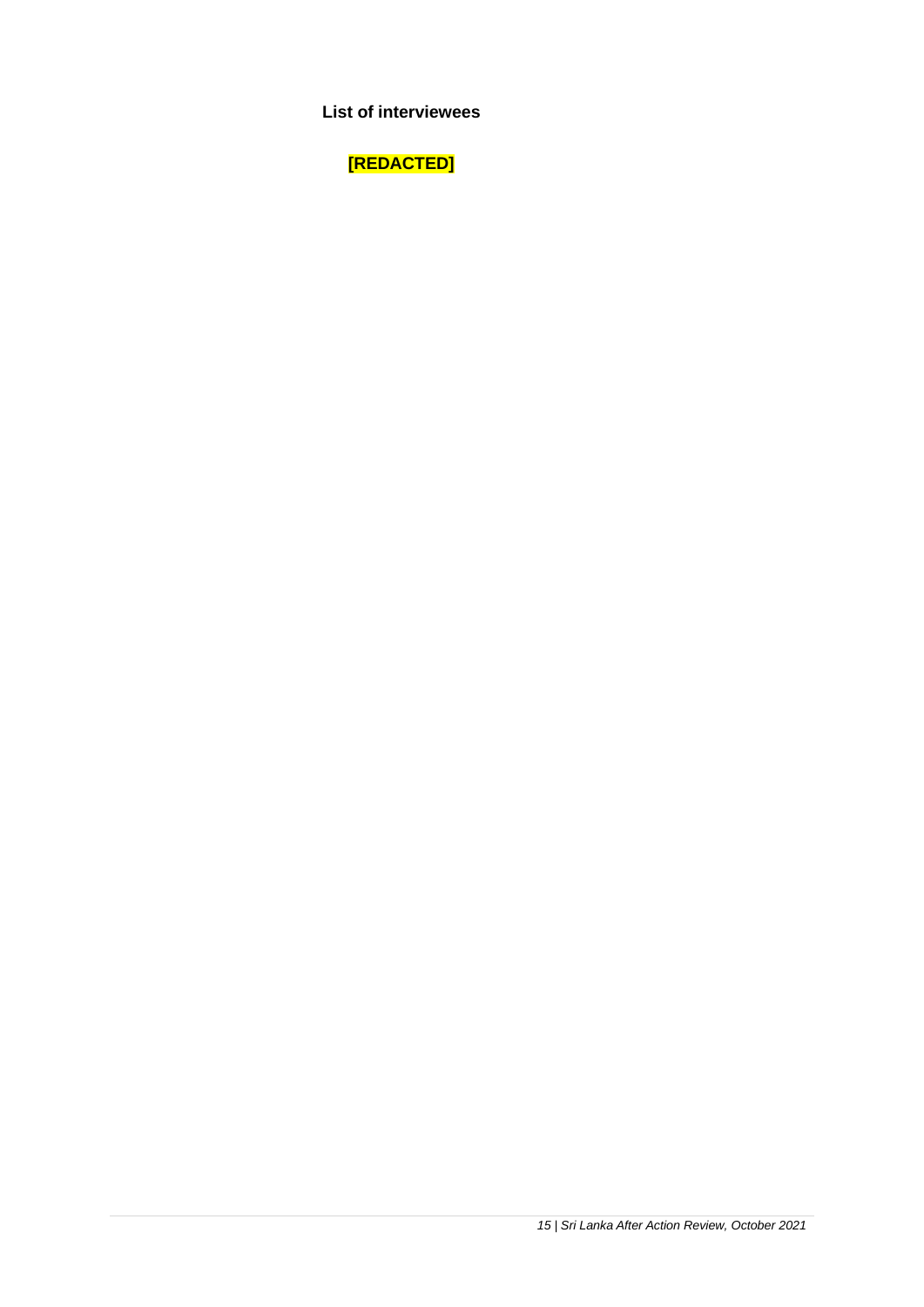#### **Guiding Questions, a frame for conversations**

#### **A. TOR Part 1: Management and governance assurance frameworks**

The purpose of this review is to:

- Identify opportunities to strengthen PII's operations management, accountability, and assurance framework – early detection systems, to detect worsening of conditions over time that can lead to a situation where an exit or an accelerated exit is the only feasible course of action.
- Identify improvements to effectively communicate and engage governors on material operations issues and evaluate why governors did not appreciate the significance of the deteriorating operating environment in Sri Lanka.
- An assessment of the adequacy of the implementation of the March 2020 After Action Review.

Taking into consideration the above, the review will therefore focus on

• The ability of PII's management, accountability, and assurance framework to identify a deteriorating management and operating environment in a timely manner.

#### **Questions for respondents:**

- 1. How aware were the respondents about the situation in Sri Lanka? Capture specific times and moments: 'When did they first hear / realise its serious / felt they needed to get involved'.
- 2. What is your understanding of the main reasons for the exit decision? And who made them, at the end of the day?
- 3. Given that the point about 'may exit Sri Lanka' had been made in several IB meetings, how did that conversation percolate down your particular part of Plan? For example, as an NO, did it lead to any in-country discussions on preparing for the exit? Or as part of management, did it influence your investments (of time, money) in improving the situation in Sri Lanka? As part of management team, did you plan on any timeline or identify key critical areas (data protection, children, programs, etc). Or was the conversation on 'may exit' in the realm of a distant possibility, notrequiring any planning or action? At what point of time, did you hear about 'the escalating risks' such that you could support or initiate appropriate mitigating actions?
- 4. How can the IB conduct its affairs differently to facilitate the presentation and support of difficult decision choices in the future? What management skills/processes do you believe need strengthening to better address such difficult situations in a timely fashion?
- 5. With the benefit of hindsight, what should have been done differently in the case of Sri Lanka? Attempt to differentiate between Sri Lanka specific points, and what could be a Plan-wide structural or cultural issue to be resolved.
- 6. In case of respondents from within PII, we would like to understand how they feel about sharing bad news in internal meetings? Are the meetings quite metrics driven or do they leave room for people to share their thoughts beyond the numbers? Overall sense of morale and engagement. Suggest asking about 'Governance' and 'Management' culture, by posing two questions: What kind of behaviour is a) rewarded and b) sanctioned?